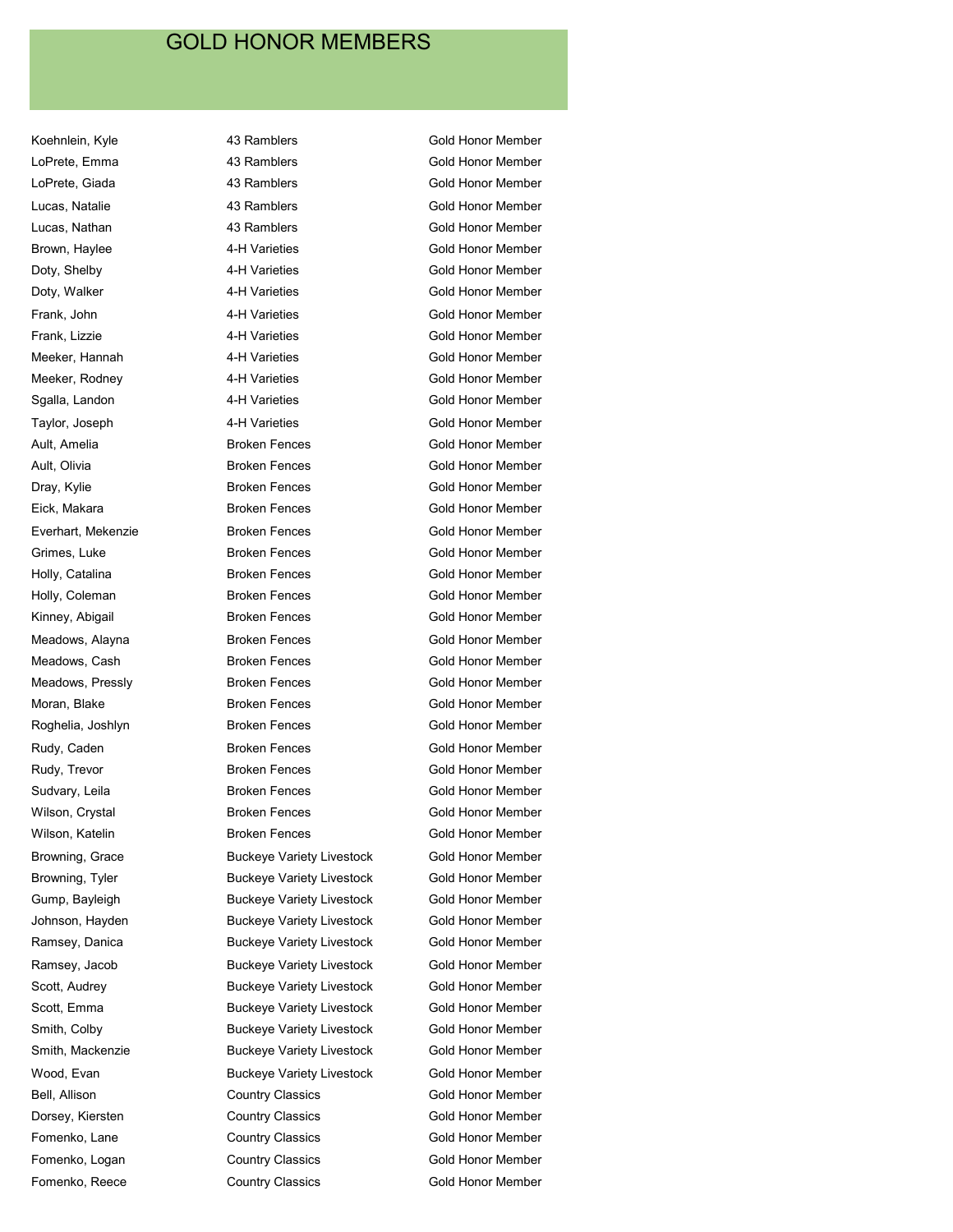Kellar, Dana **Country Classics** Gold Honor Member Kemp, Harley **Country Classics** Gold Honor Member Larkins, Lily Country Classics Gold Honor Member Larkins, Micah **Country Classics** Country Classics Country Classics Cold Honor Member Long, Adalee Country Classics Gold Honor Member Maple, Hayden **Country Classics** Country Classics Country Classics Cold Honor Member Thomas, Jaiden **Country Classics** Gold Honor Member Thomas, Miley **Country Classics** Gold Honor Member Twigg, Christian **Country Classics** Country Classics Gold Honor Member Andes, Brodee **Country Kids** Country Kids **Gold Honor Member** Blake, Ashlynn **Country Kids** Gold Honor Member Blake, Austin **Country Kids** Gold Honor Member Doyle, Raleigh Country Kids Gold Honor Member Fox, Elijah Country Kids Gold Honor Member Russo, Dominic **Country Kids** Gold Honor Member Slie, Alexis **Country Kids** Gold Honor Member Slie, Alyssa **Country Kids** Gold Honor Member Slie, Renee **Country Kids** Gold Honor Member Glenn, Gabriel **Country Rangers** Gold Honor Member Glenn, Samantha Country Rangers Gold Honor Member Granatir, Coleman **Country Rangers** Country Rangers Gold Honor Member Granatir, Maddie **Country Rangers** Gold Honor Member Kemp, Laurel **Country Rangers** Country Rangers Country Rangers Cold Honor Member Long, Carly **Country Rangers** Country Rangers **Country Rangers** Gold Honor Member Long, Owen **Country Rangers** Gold Honor Member Porter, Ella **Country Rangers** Gold Honor Member Swickard, Chesney **Country Rangers** Country Rangers Gold Honor Member Swickard, Jenna **Country Rangers** Country Rangers **Gold Honor Member** DeGarmo, Adelynn Country Road Runners Gold Honor Member DeGarmo, Caydence **Country Road Runners** Gold Honor Member Frey, Kailyn **Country Road Runners** Gold Honor Member Frey, Korey **Country Road Runners** Gold Honor Member Heldreth, Riley **Country Road Runners** Gold Honor Member Hoover, Mikayla Country Road Runners Gold Honor Member Joyce, Bryce **COUNTY Road Runners** Gold Honor Member Lamp, Emma **Country Road Runners** Gold Honor Member Lee, Kaylin **Country Road Runners** Gold Honor Member Loy, Isabella **Country Road Runners** Gold Honor Member Loy, Mia **Country Road Runners** Gold Honor Member Mattern, Bryson **Country Road Runners** Gold Honor Member McCumbers, Morgan Country Road Runners Gold Honor Member Miller, Shelby Country Road Runners Gold Honor Member Mort, Avery **Country Road Runners** Gold Honor Member Mort, Caitlin **Mort, Caitlin** Country Road Runners **Gold Honor Member** Parker, Hailey **Country Road Runners** Gold Honor Member Rudder, Haley **Country Road Runners** Gold Honor Member Scaffidi, Lily **Country Road Runners** Gold Honor Member Aftanas, Ava **CROS** Creek Tomahawks Gold Honor Member

Bodo, Gabby **Cross Creek Tomahawks** Gold Honor Member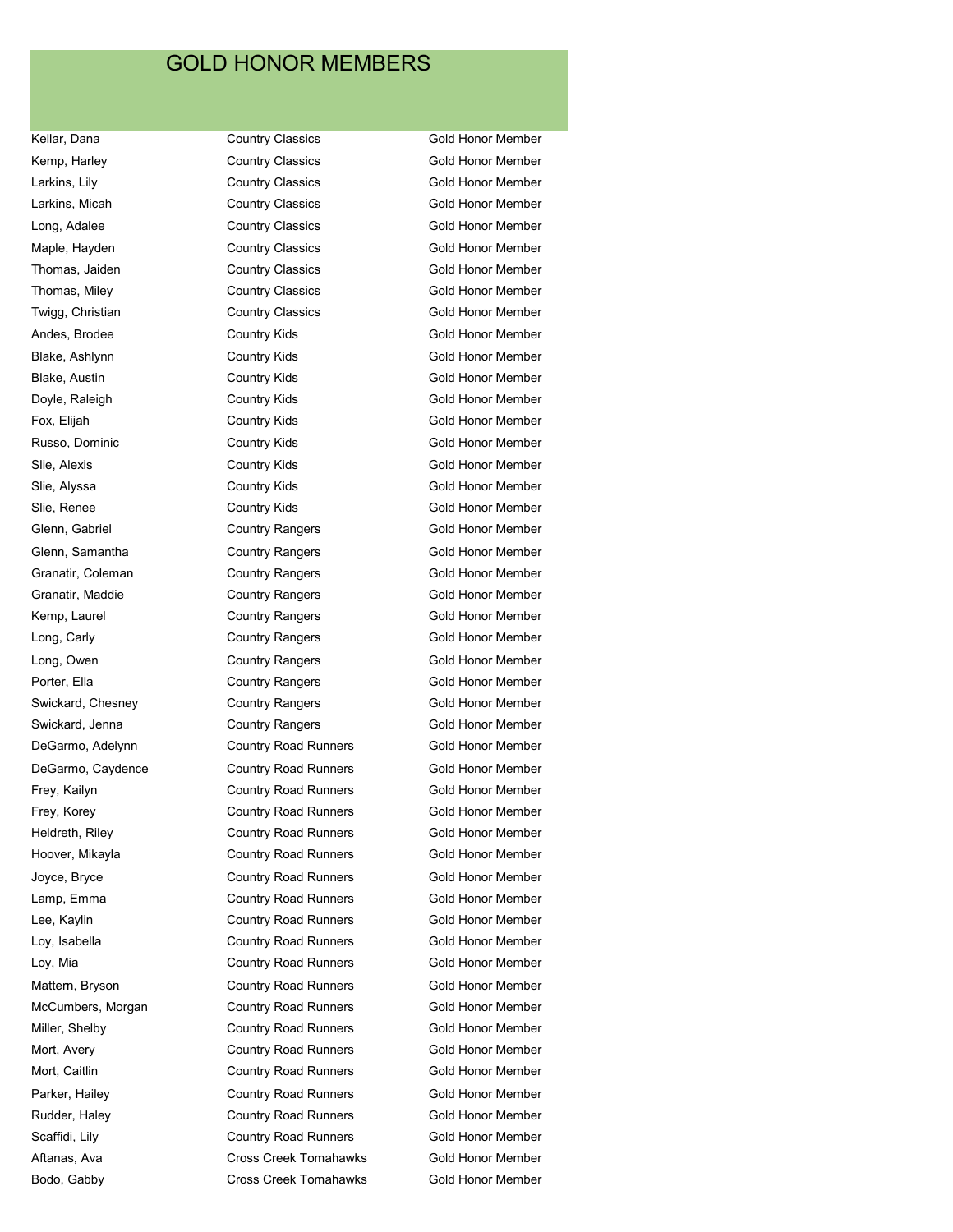Bruzzese, Giana **Cross Creek Tomahawks** Gold Honor Member DiNovo, Brady **Cross Creek Tomahawks** Gold Honor Member DiNovo, Luke Cross Creek Tomahawks Gold Honor Member DiNovo, Thomas **Cross Creek Tomahawks** Gold Honor Member Goddard, Jylian Cross Creek Tomahawks Gold Honor Member Graziano, Carter **Cross Creek Tomahawks** Gold Honor Member Kittle, Bryden **Cross Creek Tomahawks** Gold Honor Member Prolago, Bella Cross Creek Tomahawks Gold Honor Member Riley, Katherine **Cross Creek Tomahawks** Gold Honor Member Wilson, John **Cross Creek Tomahawks** Gold Honor Member Allen, Jacob **Denim 'N Dust** Gold Honor Member Frisinger, Danica **Denim 'N Dust** Gold Honor Member Frisinger, Drake **Denim 'N Dust** Cold Honor Member Shell, Chase **Denim 'N Dust** Gold Honor Member Shell, Zoe **Denim 'N Dust** Gold Honor Member Vitek, Jesse **Denim 'N Dust Gold Honor Member** Gold Honor Member Anthony, Kami **Dirt Diggers** Cold Honor Member Anthony, Kloe **Dirt Diggers** Gold Honor Member Brown, Haleigh **Dirt Diggers** Cold Honor Member Brown, Jaelynn **Dirt Diggers Dirt Diggers** Gold Honor Member Crawford, Nathan Dirt Diggers Gold Honor Member Crawford, Noah **Dirt Diggers** Gold Honor Member Nation, Lillianna **Nation, Lillianna** Dirt Diggers **Cold Honor Member** Pethtel, Marissa **Dirt Diggers** Dirt Diggers Gold Honor Member Best, Cameron **Free Spirits** Free Spirits Gold Honor Member Best, Lindsey **Free Spirits** Gold Honor Member Boring, Amanda **Free Spirits** Gold Honor Member Huff, Olivia **Free Spirits** Free Spirits Gold Honor Member Valuska, Emily **Free Spirits** Free Spirits Gold Honor Member Valuska, Megan **Free Spirits** Free Spirits Gold Honor Member Hope, Elizabeth **Friends & Neighbors** Gold Honor Member Morrison, Emma **Friends & Neighbors** Gold Honor Member Morrison, Kaity **Friends & Neighbors** Gold Honor Member Saiter, Andrew **Friends & Neighbors** Gold Honor Member Saiter, Cole **Friends & Neighbors** Gold Honor Member Scott, Shayne **Friends & Neighbors** Gold Honor Member Yeske, Raina **Friends & Neighbors** Gold Honor Member Yeske, Zoe **Friends & Neighbors** Gold Honor Member Zifzal, Caleb **Friends & Neighbors** Gold Honor Member Zifzal, Ethan Friends & Neighbors Gold Honor Member Zifzal, Lindsey **Friends & Neighbors** Gold Honor Member Ankrom, Samantha **Golden Horseshoe** Gold Honor Member Fellows, Maddilynn Golden Horseshoe Gold Honor Member Lish, Abigail Golden Horseshoe Gold Honor Member Lude, Addison Golden Horseshoe Gold Honor Member Lude, Alizabeth Golden Horseshoe Gold Honor Member Bonecutter, Mya Happy Hooves and Fancy Feathers Gold Honor Member

Cooper, Aiden Happy Hooves and Fancy Feathers Gold Honor Member Pasco, Brianna **Happy Hooves and Fancy Feathers Gold Honor Member**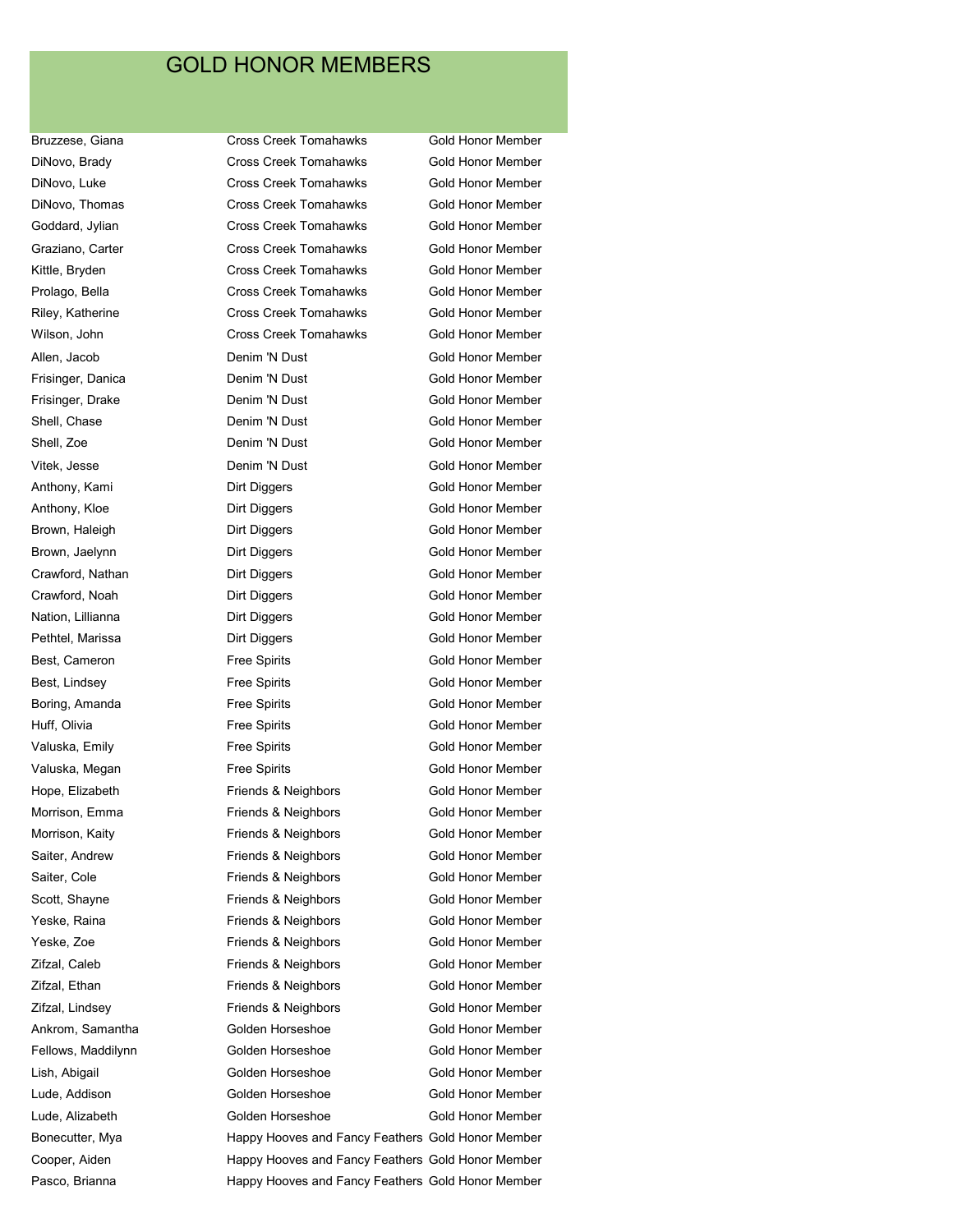Pasco, Paul **Happy Hooves and Fancy Feathers Gold Honor Member** Sterling, Matelin Happy Hooves and Fancy Feathers Gold Honor Member Hennen, Madison **Lassos 'N Lace** Gold Honor Member Merkel, Brianna Lassos 'N Lace Gold Honor Member Merkel, Kaitlynn **Metalace Contains Containers** Lassos 'N Lace Cold Honor Member Butler, Catherine **Liberty Gals & Guys** Gold Honor Member DiNofrio, Leah **Liberty Gals & Guys** Gold Honor Member Hoffman, Chandler **Liberty Gals & Guys** Gold Honor Member Hoffman, Christian **Liberty Gals & Guys** Gold Honor Member Hoffman, Clara **Callactic Clara Clare Liberty Gals & Guys** Gold Honor Member McGalla, Mercy Liberty Gals & Guys Gold Honor Member Rivers, Christianna **Liberty Gals & Guys** Gold Honor Member Rivers, Katherine **Rivers, Katherine** Liberty Gals & Guys **Gold Honor Member** Roach, Ainsley **Roach, Ainsley Collect Ainsley** Liberty Gals & Guys Gold Honor Member Sanders, Nevaeh **Liberty Gals & Guys** Gold Honor Member Wetherell, Andrew **Liberty Gals & Guys** Gold Honor Member Wetherell, Delia **Liberty Gals & Guys** Gold Honor Member Wetherell, Duayne (DJ) Liberty Gals & Guys Gold Honor Member Mazzaferro, Sarah Lucky Leaf Livestock Gold Honor Member Griffith, Kaleb **Purple Circle** Gold Honor Member Osso, Samuel **Purple Circle** Gold Honor Member Lee, Kaylin **Sunrise Lads and Lassies** Gold Honor Member Prolago, Giullianna **Sunrise Lads and Lassies** Gold Honor Member Prolago, Olivia Sunrise Lads and Lassies Gold Honor Member Prolago, Vincent **Sunrise Lads and Lassies** Gold Honor Member Balcom, Bailey Town & Country Gold Honor Member Banal, Kaily **Sanal, Kaily Commental Town & Country** Gold Honor Member Bednarek, Kaden Town & Country Gold Honor Member Fabry, Myah Town & Country Gold Honor Member George, Johanna **Town & Country Controlled Honor Member** Gold Honor Member George, Kassidy **Town & Country Connect Connect Connect Connect Act October** Gold Honor Member Gonze, Emily **Town & Country Controlled Honor Member** Gold Honor Member Gonze, Jacob Town & Country Gold Honor Member Langsdorf, Haley **Town & Country** Cold Honor Member Langsdorf, Hannah Town & Country Gold Honor Member Latynski, Ian **Town & Country Connect Action** Gold Honor Member McKeever, Brynn Town & Country Gold Honor Member McKeever, Cai Town & Country Gold Honor Member Shell, Madison Town & Country Gold Honor Member Wilson, Regan Town & Country Gold Honor Member Dudley, Annadra **Marren Ridge Wranglers** Gold Honor Member Dudley, Atreyu Warren Ridge Wranglers Gold Honor Member Dudley, Olivia **Marren Ridge Wranglers** Gold Honor Member Jarman, Rachel Warren Ridge Wranglers Gold Honor Member McGilton, Trinity **Makillah Warren Ridge Wranglers** Gold Honor Member Nelson, Denvar Warren Ridge Wranglers Gold Honor Member Nelson, Hailee Warren Ridge Wranglers Gold Honor Member Stewart, Chasity **Stewart, Chasity** Warren Ridge Wranglers Gold Honor Member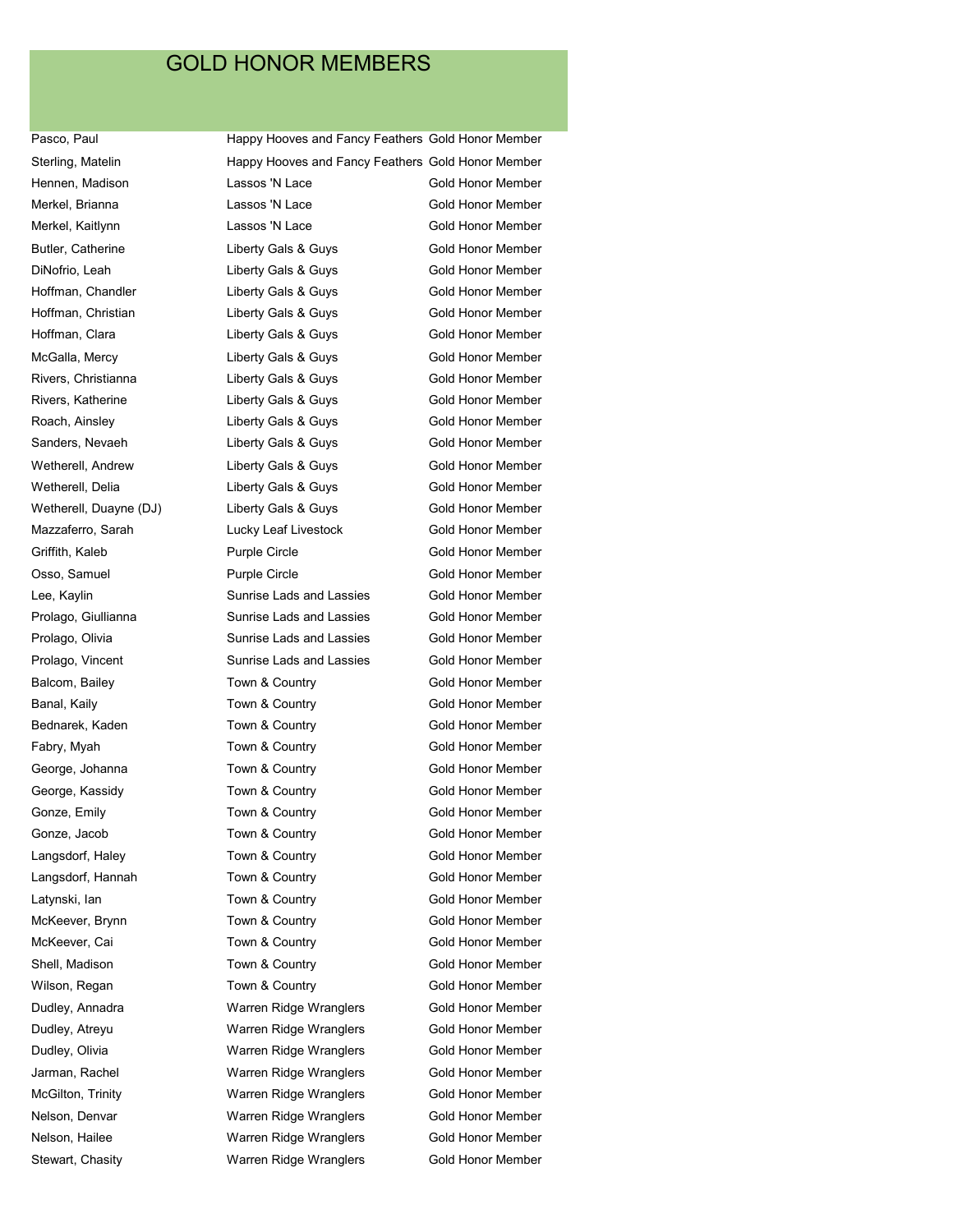Bikoski, Brooke **Mindy Ridge** Gold Honor Member Erwin, Martha **Michartha Michartha Music Windy Ridge Cold Honor Member** Halicky, McKenna **Mindy Ridge** Gold Honor Member Kinyo, Kaydence **Mindy Ridge** Gold Honor Member Miller, Caleb **Miller, Caleb** Windy Ridge **Gold Honor Member** 

Stewart, Jasmine **Warren Ridge Wranglers** Gold Honor Member Allison, Blair **Matters** Wildwood Critters **Gold Honor Member** Gold Honor Member Keenan, Marissa **Mildwood Critters** Gold Honor Member Robinson, Gage **Wildwood Critters** Gold Honor Member Robinson, Shelby **Wildwood Critters** Gold Honor Member Griffith, Corissa **Contact Million** Windy Ridge **Gold Honor Member** Gold Honor Member Griffith, Shane **Million Cold Honor Member** Windy Ridge **Gold Honor Member** Jones, Rhiannon **Mindy Ridge** Gold Honor Member Kinyo, Kamden **Mindy Ridge** Gold Honor Member Kokiko, Noah **Windy Ridge** Gold Honor Member McVicker, Kristopher **Mindy Ridge** Mindy Ridge Gold Honor Member McVicker, Tucker **MicRicker Windy Ridge** McVicker, Gold Honor Member Miller, Grace **Miller, Grace** Windy Ridge **Gold Honor Member** Simpson, Raena **Mindy Ridge** Gold Honor Member Zeroski, Brody **Million Collam Access Access** Windy Ridge **Collam Collam Member** Gold Honor Member Zeroski, Madison **Milion Member** Windy Ridge **Mateurs Cold Honor Member** 

# SILVER HONOR MEMBERS

| Bensie, Ashton       | 4-H Varieties                                       | <b>Silver Honor Member</b> |  |
|----------------------|-----------------------------------------------------|----------------------------|--|
| Booth, Emileah       | <b>Broken Fences</b>                                | <b>Silver Honor Member</b> |  |
| Colabelli, Haley     | 4-H Varieties                                       | <b>Silver Honor Member</b> |  |
| Cowden, Kaleb        | Golden Horseshoe                                    | <b>Silver Honor Member</b> |  |
| Cowden, Laney        | Golden Horseshoe                                    | <b>Silver Honor Member</b> |  |
| Davis, Kilee         | Happy Hooves and Fancy Feathers Silver Honor Member |                            |  |
| Davis, Shay          | Happy Hooves and Fancy Feathers Silver Honor Member |                            |  |
| DiBenedetto, Haley   | <b>Country Classics</b>                             | Silver Honor Member        |  |
| Ebright, Bailey      | Warren Ridge Wranglers                              | <b>Silver Honor Member</b> |  |
| Ebright, Christopher | Warren Ridge Wranglers                              | Silver Honor Member        |  |
| Fox, Sarah           | Country Kids                                        | <b>Silver Honor Member</b> |  |
| Gump, Conrad         | <b>Buckeye Variety Livestock</b>                    | Silver Honor Member        |  |
| Harris, Bailey       | <b>Wildwood Critters</b>                            | <b>Silver Honor Member</b> |  |
| Heitz, Haley         | Happy Hooves and Fancy Feathers Silver Honor Member |                            |  |
| Hurt, Janeah         | <b>Country Rangers</b>                              | <b>Silver Honor Member</b> |  |
| Keenan, Mya          | <b>Wildwood Critters</b>                            | <b>Silver Honor Member</b> |  |
| Kindberg, Grady      | 4-H Varieties                                       | <b>Silver Honor Member</b> |  |
| King, Julianna       | Free Spirits                                        | <b>Silver Honor Member</b> |  |
|                      |                                                     |                            |  |

King, Molly **Free Spirits** Free Spirits Silver Honor Member King, Ryan **Free Spirits** Free Spirits Silver Honor Member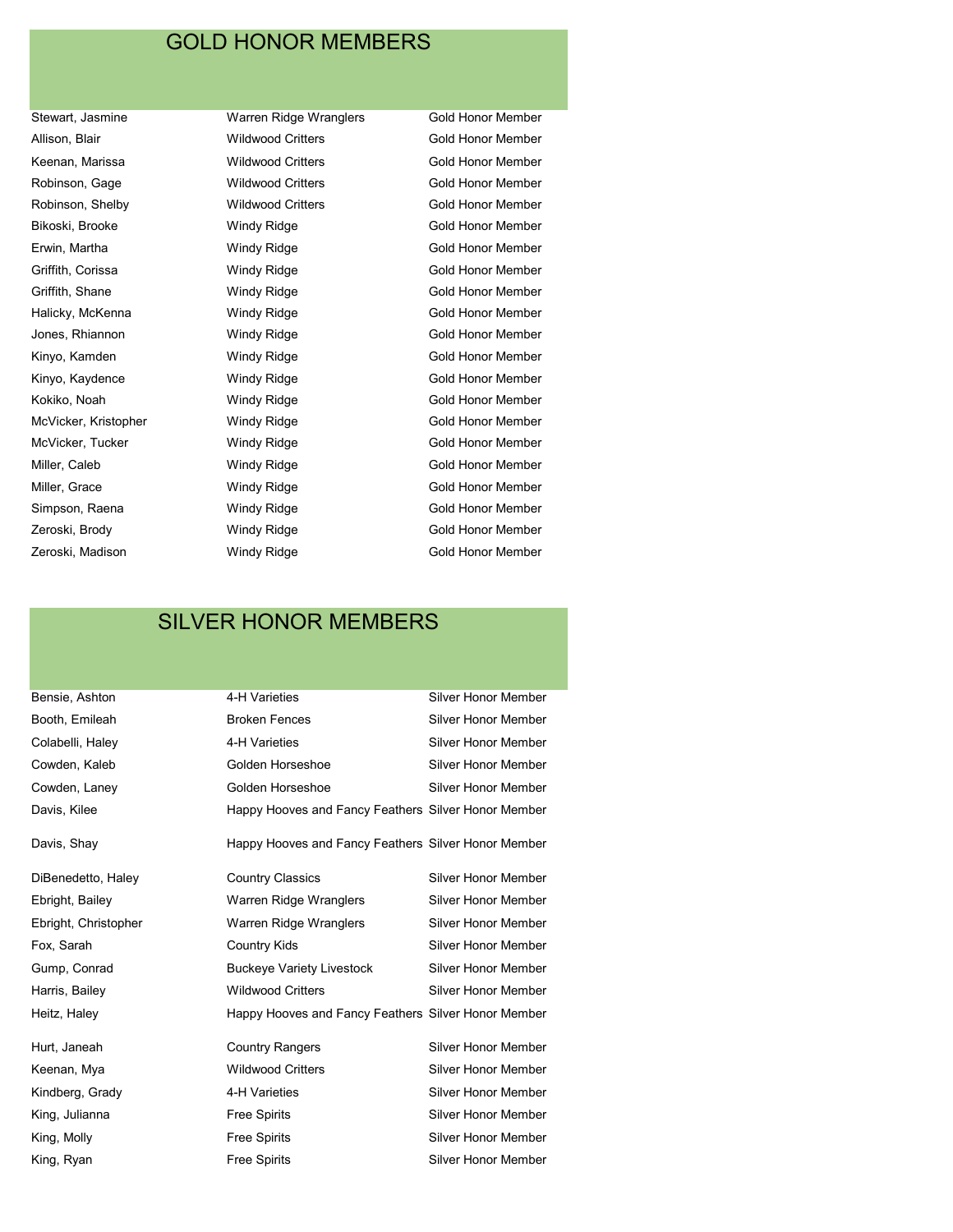## SILVER HONOR MEMBERS

Kirkpatrick, Cooper Free Spirits Free Spirits Silver Honor Member Kirkpatrick, Sydnee **Free Spirits** Free Spirits Silver Honor Member Koehnlein, Kayla **43 Ramblers Silver Honor Member** Lawrence, Mackenzie Country Classics Silver Honor Member Marchbank, Lydia Lassos 'N Lace Silver Honor Member Marchbank, Mason **Free Spirits** Free Spirits Silver Honor Member McConnell, Tommi **43 Ramblers** Silver Honor Member McGrew, Evan **Country Road Runners** Silver Honor Member Orban, Mackenzie **Free Spirits** Free Spirits Silver Honor Member Poludniak, Sofia **Network** Liberty Gals & Guys Silver Honor Member Price, Samantha **Country Road Runners** Silver Honor Member Pugh, Andrew **Buckeye Variety Livestock** Silver Honor Member Randolph, Corey **Wildwood Critters** Silver Honor Member Scott, Brennan **Buckeye Variety Livestock** Silver Honor Member Wiley, Jaxon **Buckeye Variety Livestock** Silver Honor Member Williamson, Caroline Buckeye Variety Livestock Silver Honor Member Wood, Kayla **Buckeye Variety Livestock** Silver Honor Member Richards, Rebecca **Country Rangers** Silver Honor Member Swickard, Jason **Country Rangers** Silver Honor Member Rosel, Isaac **Cross Creek Tomahawks** Silver Honor Member Stingle, Lina **Denim 'N Dust** Silver Honor Member Tanner, Lakin **Dirt Diggers Communist Communist Communist Communist Communist Communist Communist Communist Communist Communist Communist Communist Communist Communist Communist Communist Communist Communist Communist Co** Scott, Danica **National Markt Warren Ridge Wranglers** Silver Honor Member Randolph, Hannah **Wildwood Critters** Silver Honor Member Vein, Sara **Wildwood Critters** Silver Honor Member

# BRONZE HONOR MEMBERS

| Watt, Kylie         | 4-H Varieties                    | <b>Bronze Honor Member</b> |
|---------------------|----------------------------------|----------------------------|
| Franke, Xander      | <b>Broken Fences</b>             | <b>Bronze Honor Member</b> |
| Barrett, Evelyn     | <b>Buckeye Variety Livestock</b> | Bronze Honor Member        |
| Rodriguez, Isabella | <b>Buckeye Variety Livestock</b> | <b>Bronze Honor Member</b> |
| Vojvodich, Celeste  | <b>Buckeye Variety Livestock</b> | <b>Bronze Honor Member</b> |
| Molinaro, Anthony   | <b>Country Classics</b>          | <b>Bronze Honor Member</b> |
| Molinaro, Nicolas   | <b>Country Classics</b>          | <b>Bronze Honor Member</b> |
| Andes, Korbin       | <b>Country Kids</b>              | <b>Bronze Honor Member</b> |
| Eygabroad, Tyler    | <b>Country Rangers</b>           | <b>Bronze Honor Member</b> |
| Hurt, Ja'Leeah      | <b>Country Rangers</b>           | <b>Bronze Honor Member</b> |
| Ebright, Skyler     | <b>Country Shamrocks</b>         | <b>Bronze Honor Member</b> |